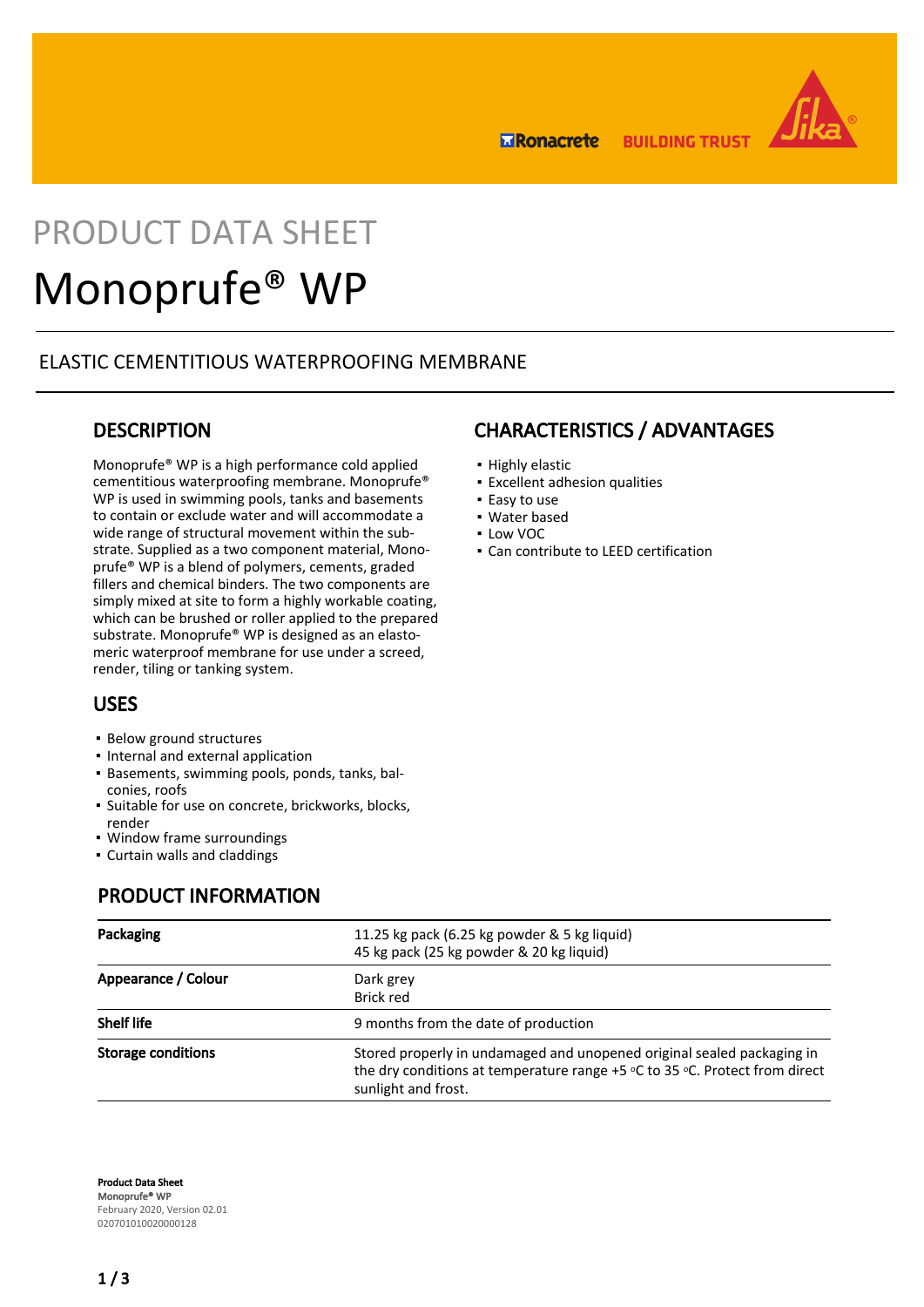| <b>Product Declaration</b>              | <b>Water Permeability</b>                  |                                                         | $<$ 4.9 x 10 <sup>-14</sup> m/s                  |  |
|-----------------------------------------|--------------------------------------------|---------------------------------------------------------|--------------------------------------------------|--|
|                                         | Shore A Hardness                           | 75                                                      |                                                  |  |
| <b>TECHNICAL INFORMATION</b>            |                                            |                                                         |                                                  |  |
| <b>Tensile Strength</b>                 | Approx. 2.0 N/mm <sup>2</sup>              |                                                         |                                                  |  |
| <b>Elongation at Break</b>              | > 200%                                     |                                                         |                                                  |  |
| <b>Tensile Adhesion Strength</b>        | Approx. $1.0 N/mm^2$                       |                                                         |                                                  |  |
| <b>Permeability to Water Vapour</b>     | 3.8 $gm/m2/day$                            |                                                         |                                                  |  |
| <b>Water Absorption</b>                 | Age at Test                                | Monoprufe <sup>®</sup> WP<br><b>Typical Performance</b> | <b>Test Method</b>                               |  |
|                                         | 28 days                                    | $0.0$ ml/m <sup>2</sup> /sec                            | <b>Initial Surface</b><br><b>Absorption Test</b> |  |
| <b>Water Penetration under Pressure</b> | 0.0 mm at 50 m head of water               |                                                         |                                                  |  |
| <b>APPLICATION INFORMATION</b>          |                                            |                                                         |                                                  |  |
| Consumption                             | 1 kg/m <sup>2</sup> /coat; apply two coats |                                                         |                                                  |  |
| <b>Ambient Air Temperature</b>          | $>$ 5 °C                                   |                                                         |                                                  |  |

Pot Life Approx. 80 minutes

# APPLICATION INSTRUCTIONS

#### SUBSTRATE QUALITY / PRE-TREATMENT

Thoroughly prepare all surfaces removing oil, grease, chemical contamination, loose and friable material, curing agents and laitance. Dampen dry surfaces with clean fresh water and remove excess; do not allow to pond.

#### MIXING

Pour all of the liquid component into a clean dry mixing container and mix using a slow speed drill fitted with a paddle. Slowly add the powder component into the liquid and continue to mix. When all of the powder has been added, increase the mixing speed and continue to mix to produce a lump free slurry.

#### APPLICATION

Brush or roller apply Monoprufe® WP in two coats. The second coat should be applied at right angles to the first and after the first coat has cured for 2–4 hours.

#### CLEANING OF EQUIPMENT

Clean all tools and application equipment with clean water immediately after use.

# FURTHER INFORMATION

**•** Avoid application in strong direct sunlight or drying winds. Observe material pot life and do not re-work or add water.

**•** Sika® SealTape F is a recommended product to be used in conjunction with Monoprufe® WP in order to achieve advanced water tightness in wet rooms and around wet area.

# BASIS OF PRODUCT DATA

All technical data stated in this Product Data Sheet are based on laboratory tests. Actual measured data may vary due to circumstances beyond our control.

# LOCAL RESTRICTIONS

Please note that as a result of specific local regulations the performance of this product may vary from country to country. Please consult the local Product Data Sheet for the exact description of the application fields.

# ECOLOGY, HEALTH AND SAFETY

For information and advice on the safe handling, storage and disposal of chemical products, users shall refer to the most recent Material Safety Data Sheet (MSDS) containing physical, ecological, toxicological and other safety-related data.

#### VOC DATA

< 10 g/litre when tested in accordance with USEPA Method 24.

**BUILDING TRUST** 

Product Data Sheet Monoprufe® WP February 2020, Version 02.01 020701010020000128



**Transporter**